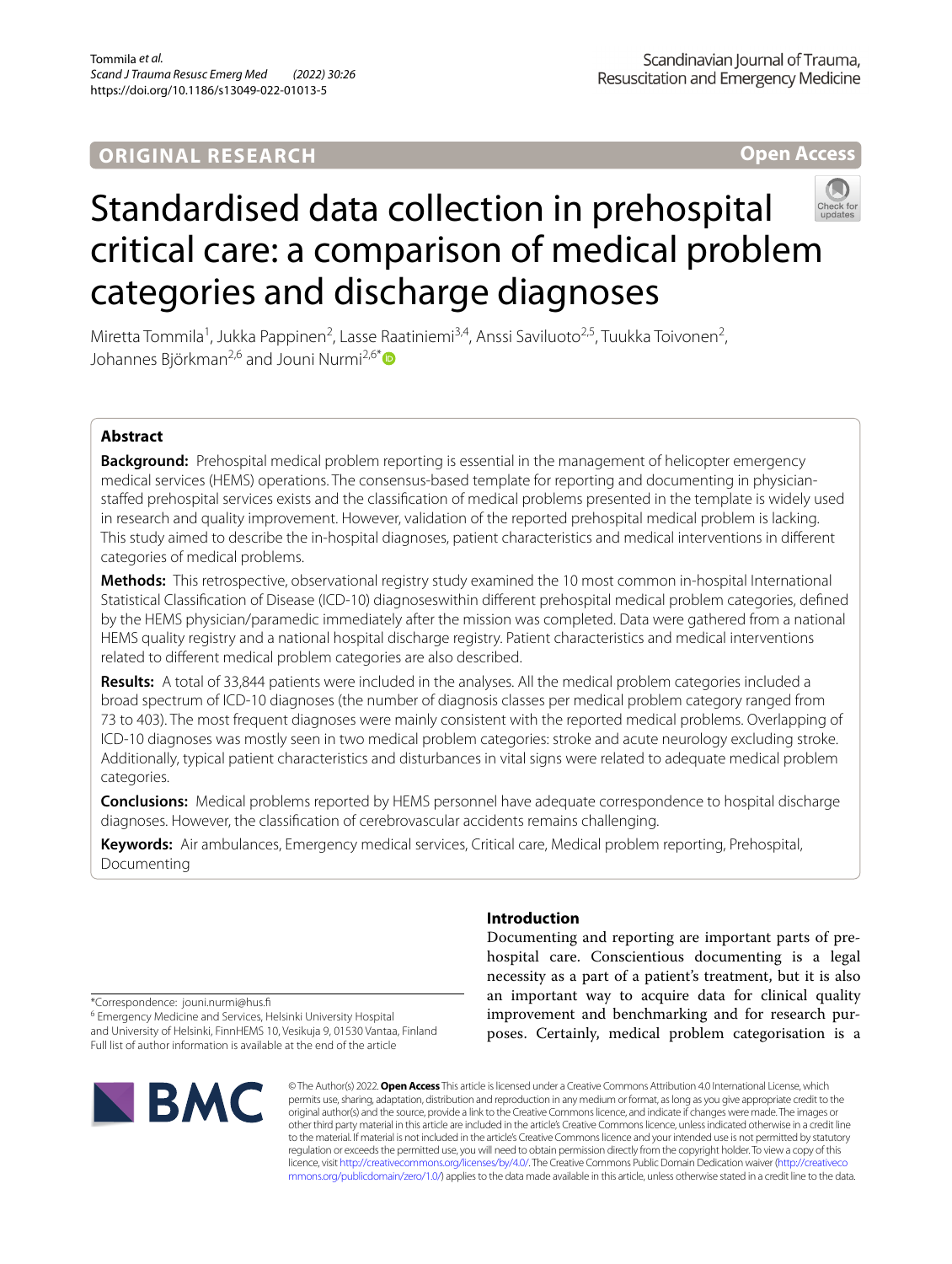## prerequisite in the management of helicopter emergency medical services (HEMS) operations. Designed to standardise prehospital documenting and reporting policies, a consensus-based template for physician-stafed prehospi-tal services was first published in 2011 [\[1](#page-7-0)]. The feasibility of this template has been demonstrated, and it has been recently updated [[2,](#page-7-1) [3](#page-7-2)]

Despite the existing international template, there are still variations in the ways patients' medical problems are reported in diferent HEMS systems. In Nordic HEMS, the reporting rests on the principles of the international template, although each system has its own modifcations  $[4-6]$  $[4-6]$ . In comparison to other European services, there is even more divergence in reporting of medical problems  $[7, 8]$  $[7, 8]$  $[7, 8]$  $[7, 8]$ . The categories in the consensus template are widely used in research reports, for example in studies regarding airway management [[9\]](#page-7-7) and physiological disturbances [\[10](#page-7-8)] in prehospital critical care. However, the diferences in reporting make it challenging to compare these services. Moreover, the lack of data on exact medical conditions in each category makes it challenging to generalise the fndings.

Currently, validation of the reported prehospital medical problem is lacking. The parity between medical problem categorisation and in-hospital diagnoses is unknown.. Moreover, it is not known if the categorisations made by providers in the feld are accurate. In the current study, we aimed to describe the in-hospital diagnosis classes and patient characteristics of the patients classifed by HEMS personnel into diferent medical problem categories, according to the consensus template of reporting physician-provided prehospital care [[1](#page-7-0)]. Furthermore, we introduce patient characteristics, medical interventions and 30-day mortality associated with each medical problem category in the Finnish HEMS.

#### **Methods**

#### **Study design**

We performed a retrospective, observational registry study describing the 10 most common International Statistical Classifcation of Diseases (ICD-10) diagnoses within medical problem categories as defned in the consensus-based template for physician-stafed prehospital services [\[1\]](#page-7-0). Additionally, we examined typical patient characteristics and medical interventions related to diferent medical problem categories. Ethical permission was granted by the Ethical Board of the University of Helsinki (HUS/3115/2019 §194). Study permission was granted by all the participating hospital districts. The reporting of the study adheres to Strengthening the Reporting of Observational studies in Epidemiology (STROBE) guidelines [[11\]](#page-7-9).

#### **Setting**

The Finnish HEMS system consists of five physicianstaffed units and one paramedic-staffed unit. The paramedic-stafed unit serves the vast and sparsely populated Lapland. The units are primarily dispatched to emergencies by the Emergency Response Centres, with slight regional diferences in the dispatch criteria. The dispatch criteria, mission profile and the national HEMS have recently been described elsewhere [[6\]](#page-7-4).

#### **Participants**

All patients encountered by HEMS units between 1 January 2012 and 31 December 2018 were included in the study. The timeframe depicts the foundation of the database and the latest practical point. Due to the study's retrospective design, no power calculation was performed and all available data were included.

#### **Data sources**

#### *FinnHEMS database (FHDB)*

The FHDB is a national HEMS quality registry containing details on all HEMS missions in Finland. After each mission, the HEMS crew enters the mission details into the database. There have been no changes related to reporting of medical problem categorisation or other investigated parameters during the study period. FHDB and data collection have recently been described in detail in previous papers [[6](#page-7-4), [12\]](#page-7-10).

#### *The national hospital discharge register (HILMO)*

The HILMO database is maintained by the Finnish Institute for Health and Welfare. All organisations providing inpatient care are required by law to enter data on all hospital admissions and discharge. Upon discharge, up to fve main diagnoses—following the ICD-10 nomenclature—are then entered into the HILMO register. The entered data also include additional information, such as provided treatment (Nordic Classifcation of Surgical Procedures [NCSP]) and length-of-stay. The completeness and accuracy of the HILMO register have been evaluated to be appropriate, and the validity of the register has been stated to be suitable for health services research [[13](#page-7-11)]. For our study, all the main diagnoses from consecutive hospital admissions between 1 January 2012 and 31 December 2018 were acquired from the HILMO database.

#### *Finnish digital and population data service agency*

Information on living status or date of death was acquired for all the encountered patients from the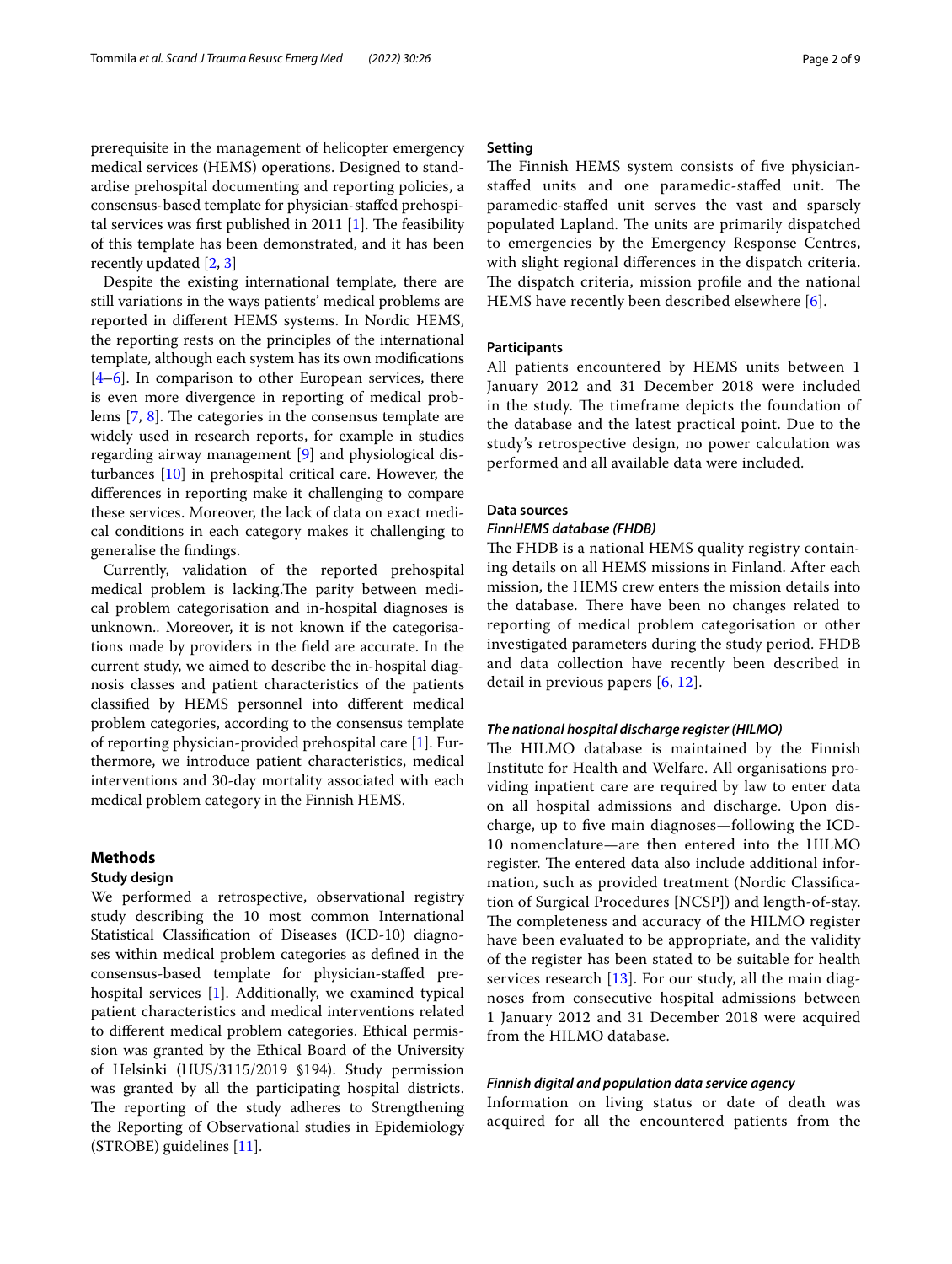Finnish Digital and Population Data Service Agency until the end of October 2019.

#### **Variables**

In the FHDB, each patient is assigned one of 10 possible mission medical problems, according to the HEMS provider's assessment on the true medical condition after the mission is completed. The medical problem categories, as defned in the consensus-based template for physicianstafed prehospital services, are: cardiac arrest, trauma, breathing difficulties, chest pain, stroke, acute neurology excluding stroke, psychiatry including intoxication, obstetrics and childbirth, infection, and other [\[1](#page-7-0)].

Outcome was defned as the main diagnosis classes at hospital discharge, extracted from the HILMO register. Since the discharge diagnoses might not be arranged in order of importance, all the main diagnoses were included. The diagnoses are reported as the ICD-10 main categories, i.e. without numbers after the decimal separator (for example, I21 corresponding to acute myocardial infarction, including subheadings, e.g. I21.1 for acute transmural myocardial infarction of anterior wall).

In addition to the hospital discharge diagnoses, we gathered typical patient characteristics categorised by each medical problem as follows: sex, age, frst vital parameter values recorded by HEMS personnel (oxygen saturation, heart rate, systolic blood pressure, and

Glasgow Coma Score [GCS]). We calculated the proportion of hypoxic and hypotensive patients per every medical problem category. The definition of hypoxia was an oxygen saturation below 90%; hypotension was defned as systolic blood pressure under 90 mmHg [\[14](#page-7-12)]. We also determined the proportion of patients treated with advanced airway management techniques used or with vasoactive medication given within each category. Finally, we assessed 30-day mortality in diferent medical problem categories.

#### **Statistical methods**

Quantitative variables are presented as means with standard deviation  $(\pm SD)$  or median with the interquartile range (25th–75th percentile), depending on the distribution. Categorial variables are presented as n (%). Missing data were not included in the analysis; however, the percentages of missing data are reported as n (%). We used IBM SPSS Statistics 25 (IBM Corporation, Armonk, NY, USA) for all statistical analyses.

#### **Results**

A total of 33,844 patients were recorded in the FHDB as encountered by HEMS personnel within the study timeframe. All these patients were included in the study (Fig. [1\)](#page-2-0). Due to the possibility of several ICD-10 diagnoses for each individual patient, the total number of

<span id="page-2-0"></span>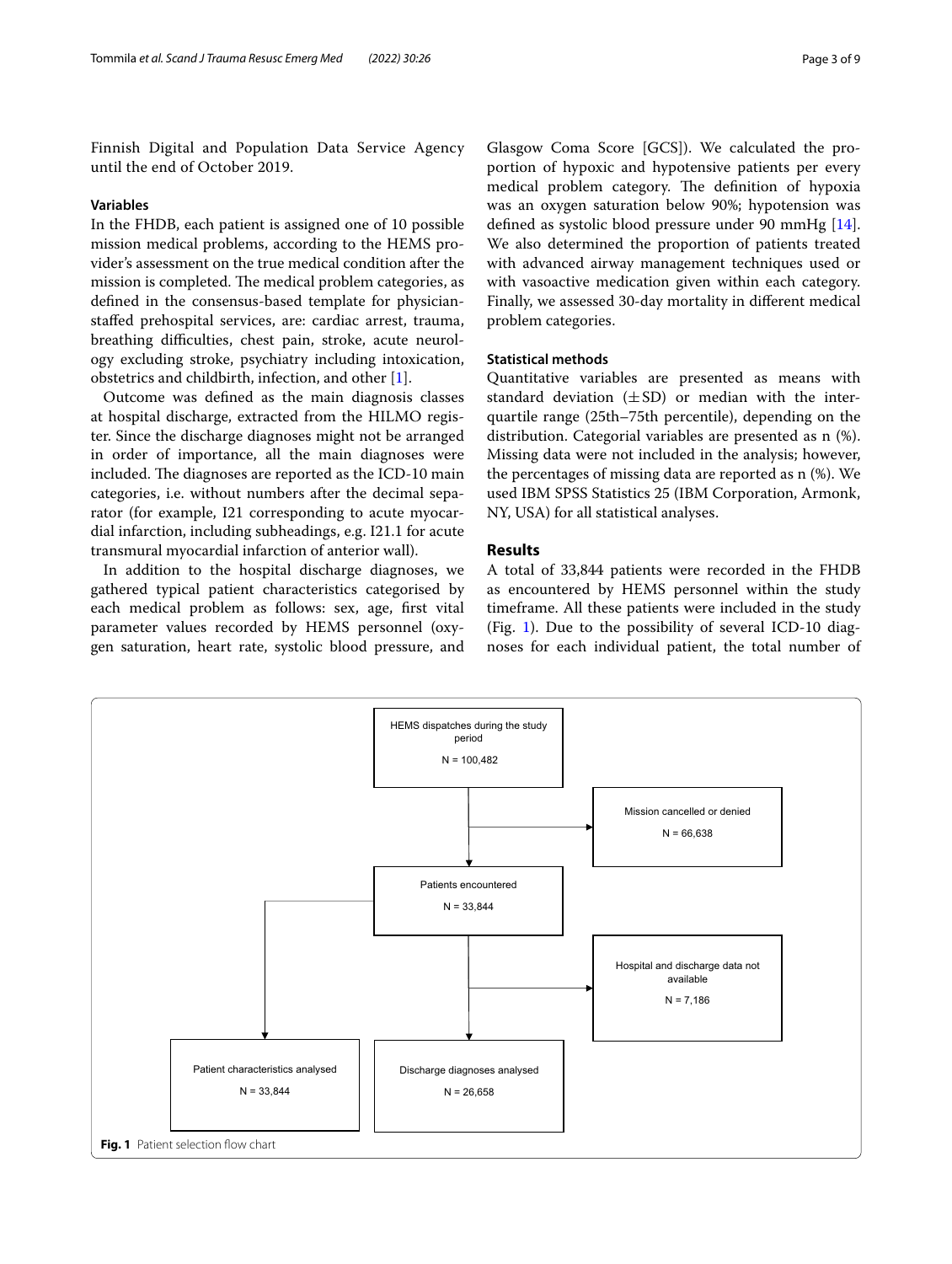ICD-10 diagnoses was 36,483. The number of diagnoses under each medical problem category ranged from 73 to 403, and the proportion of the diagnoses not covered by the 10 most frequent diagnoses varied 16–67% between the categories.

The 10 most frequent diagnoses under each specific medical problem category are described in Table [1](#page-4-0). There was a vast heterogeneity of ICD-10 diagnoses in every medical problem category, but the diagnoses were mainly consistent with the reported medical problem. The greatest variation was noticed under the medical problem category of stroke, in which that category was mixed with the acute neurology excluding stroke category. Among the more typical diagnoses in the medical problem category of cardiac arrest, non-traumatic subarachnoid haemorrhage was ranked ffth. Furthermore, intracranial injury represented 25% of the ICD-10 diagnoses categorised under trauma.

The characteristics of the patients in different catego-ries are presented in Table [2](#page-5-0). The patients in the trauma, psychiatric including intoxication, and obstetrics and childbirth categories were, on average, younger than the patients in the other medical problem categories. The lowest values of GCS were found in the cardiac arrest, stroke, acute neurology excluding stroke and psychiatric including intoxication categories.

The prevalence of hypoxia and hypotension as well as interventions performed in diferent patient categories are presented in Table [3](#page-5-1). Hypoxia was most common in the breathing difficulties and infection categories. Hypotension was most frequently noticed in the infection category and the other diagnoses category.

Vasoactive medication was most often used for the patients in the cardiac arrest, breathing difficulties, chest pain, stroke, and infection categories. Advanced airway was most common in the categories which also had the lowest GCS values. Signifcant variation in 30-day mortality was observed between the groups.

Patients' medical problem and whether vasoactive medication was given were available for all patients, whereas sex and age was missing for 383 (1.1%) and 28 (0.01%) patients respectively. Out of the vital signs at the time of encounter systolic blood pressure could not be measured for 885 (2.6%) and was missing or not measured for 8492 (25%) patients. Heart rate could not be measured for 537 (1.6%) patients and was missing for 7711 (23%) patients, oxygen saturation could not be measure for 5184 (15%) and was missing for 4236 (13%) GCS was missing for 2076 (6.1%) patients. Whether an advanced airway was used was missing for 160 (0.5%), 30-day mortality was unavailable for 2079 (6.1%) and no discharge diagnoses were available for 7630 (23%) patients.

#### **Discussion**

The main finding of this study is that the medical problems reported by HEMS personnel were comparable to the hospital discharge diagnoses, excluding the medical problem reported as stroke. Furthermore, we observed noticeable heterogeneity and a broad spectrum of the diagnoses in the patients treated by HEMS personnel.

To the best of our knowledge, this is the frst study that has investigated the hospital diagnoses of the patients treated by HEMS personnel and classifed according to the consensus-based reporting template. The strength of the study is its use of large, nationwide registries as a data source. A signifcant number of HEMS missions was included in the analysis, and the overall mission reporting quality has been reported to be at an advisable level [\[6](#page-7-4), [12\]](#page-7-10). The data collection in the HEMS database is mainly based on the international guidelines [[1\]](#page-7-0), although with slight modifications [[6\]](#page-7-4).

However, our study has several limitations. As a registry study, the major limitation is its retrospective nature. A comparison of the databases is somewhat fawed: data entered into HILMO have shown excellent validity for single disease groups but lacking in, for example, polytrauma patients [[15\]](#page-7-13). Moreover, according to our hypothesis, the discharge diagnosis is assumed to be correct; however, that is not always the case and not all patients receive a defnitive diagnosis. Furthermore, the accuracy of the prehospital classifcation was not evaluated in an objective and systematic way as there is no golden standard for prehospital category for each discharge diagnosis. Thus, the conclusion of the study is subjective and needs to be interpreted according to the results obtained. The inexact nature of medical science and inter-operator diferences in clinical judgement must be considered and accepted when interpreting the results of medical studies.

In our study, many of the patients diagnosed with stroke had a discharge diagnosis more suitable for the medical problem of acute neurology excluding stroke. In fact, the defnition of a stroke also broadly includes intracerebral haemorrhage and subarachnoid haemorrhage in addition to an ischemic cerebral event  $[16]$  $[16]$ . Our finding reflects the difficulty of diagnosing different intracranial disorders and neurological emergencies solely based on clinical symptoms [[17,](#page-7-15) [18\]](#page-7-16). Moreover, patients presenting classical stroke symptoms without gross impairment of consciousness are mainly treated by paramedics without HEMS assistance [[19\]](#page-7-17). Hence, the stroke situations that have demanded HEMS involvement have probably been more complex.

The medical problem reported as trauma revealed that the proportion of traumatic brain injuries (TBI) is remarkably high: approximately one in four trauma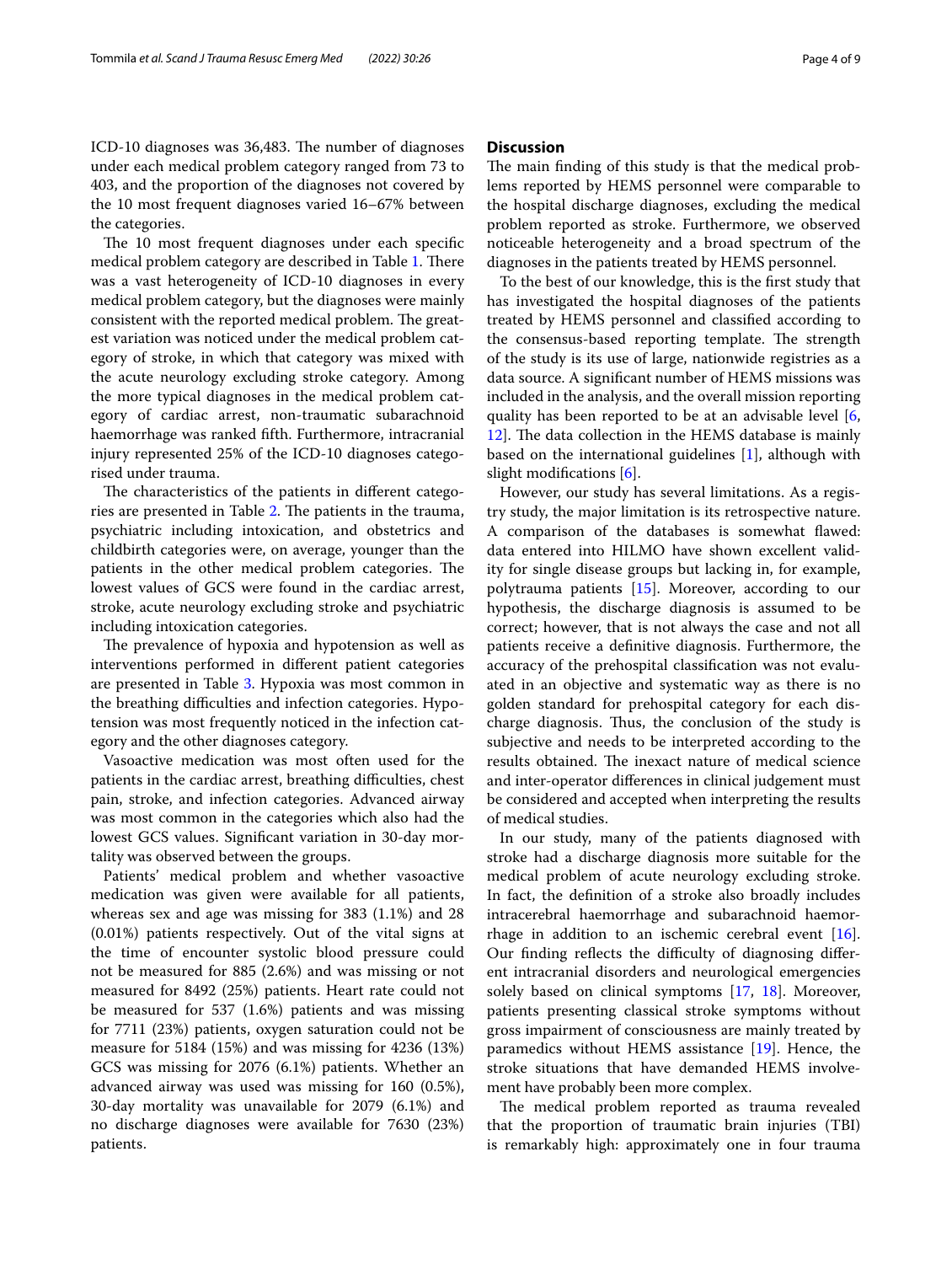<span id="page-4-0"></span>**Table 1** Ten most frequent ICD-10 top level diagnoses categorized by medical problem. Presented as patient category (number of separate top-level diagnoses) or *n* (%)

| <b>Diagnoses</b>                                          | N    | %    | <b>Diagnoses</b>                                       | N    | %    |
|-----------------------------------------------------------|------|------|--------------------------------------------------------|------|------|
| Cardiac arrest (238 diagnosis blocks in total)            |      |      | Trauma (368)                                           |      |      |
| Cardiac arrest                                            | 1904 | 44.1 | Intracranial injury                                    | 2455 | 24.6 |
| Myocardial infarction                                     | 583  | 13.5 | Fracture of rib(s), sternum and thoracic spine         | 655  | 6.6  |
| Ill-defined and unknown cause of mortality                | 324  | 7.5  | Fracture of skull and facial bones                     | 480  | 4.8  |
| Other cardiac arrhythmias                                 | 172  | 4.0  | Fracture of lumbar spine and pelvis                    | 461  | 4.6  |
| Nontraumatic subarachnoid hemorrhage                      | 98   | 2.3  | Injury of other and unspecified intrathoracic organs   | 380  | 3.8  |
| Chronic ischemic heart disease                            | 95   | 2.2  | Open wound of head                                     | 375  | 3.8  |
| Other disorders of brain                                  | 53   | 1.2  | Fracture of lower leg, including ankle                 | 284  | 2.8  |
| Pulmonary embolism                                        | 46   | 1.1  | Fracture of femur                                      | 270  | 2.7  |
| Heart failure                                             | 39   | 0.9  | Fracture of neck                                       | 247  | 2.5  |
| Pneumonia, unspecified organism                           | 37   | 0.9  | Injury of intra-abdominal organs                       | 224  | 2.2  |
| Other diagnoses                                           | 963  | 22.3 | Other diagnoses                                        | 4144 | 41.5 |
| Breathing difficulties (273)                              |      |      | Chest pain (123)                                       |      |      |
| Heart failure                                             | 403  | 14.5 | Myocardial infarction                                  | 749  | 42.2 |
| Pneumonia, organism unspecified                           | 347  | 12.5 | Pain in throat and chest                               | 243  | 13.7 |
| Other chronic obstructive pulmonary disease               | 212  | 7.6  | Angina pectoris                                        | 173  | 9.7  |
| Abnormalities of breathing                                | 156  | 5.6  | Chronic ischemic heart disease                         | 93   | 5.2  |
| Acute myocardial infarction                               | 133  | 4.8  | Atrial fibrillation and flutter                        | 75   | 4.2  |
| Other respiratory disorders                               | 92   | 3.3  | Paroxysmal tachycardia                                 | 46   | 2.6  |
| Bacterial pneumonia, not elsewhere classified             | 75   | 2.7  | Heart failure                                          | 40   | 2.3  |
| Adverse effects, not elsewhere classified                 | 65   | 2.3  | Syncope and collapse                                   | 23   | 1.3  |
| Asthma                                                    | 56   | 2.0  | Dissection of aorta                                    | 20   | 1.1  |
| Foreign body in respiratory tract                         | 54   | 1.9  | Abdominal and pelvic pain                              | 18   | 1.0  |
| Other diagnoses                                           | 1188 | 42.7 | Other diagnoses                                        | 295  | 16.6 |
| Stroke (191)                                              |      |      | Other neurological (332)                               |      |      |
| Cerebral infarction                                       | 724  | 22.0 | Convulsions, not elsewhere classified                  | 994  | 17.9 |
| Nontraumatic intracerebral hemorrhage                     | 538  | 16.3 | Epilepsy and recurrent seizures                        | 994  | 17.9 |
| Nontraumatic subarachnoid hemorrhage                      | 492  | 14.9 | Status epilepticus                                     | 363  | 6.5  |
| Epilepsy and recurrent seizures                           | 153  | 4.6  | Nontraumatic intracerebral hemorrhage                  | 289  | 5.2  |
| Intracranial injury                                       | 143  | 4.3  | Mental and behavioural disorders due to use of alcohol | 245  | 4.4  |
| Convulsions, not elsewhere classified                     | 142  | 4.3  | Personality disorder                                   | 237  | 4.3  |
| Transient cerebral ischemic attacks and related syndromes | 109  | 3.3  | Syncope and collapse                                   | 210  | 3.8  |
| Somnolence, stupor and coma                               | 77   | 2.3  | Cerebral infarction                                    | 204  | 3.7  |
| Syncope and collapse                                      | 71   | 2.2  | Somnolence, stupor and coma                            | 181  | 3.3  |
| Status epilepticus                                        | 53   | 1.6  | Intracranial injury                                    | 175  | 3.2  |
| Other diagnoses                                           | 796  | 31.8 | Other diagnoses                                        | 1663 | 29.9 |
| Psychiatric including intoxication (220)                  |      |      | Gynecologic or obstetric (73)                          |      |      |
| Poisoning or adverse effect of medicament                 | 1348 | 37.8 | Full-term uncomplicated delivery                       | 368  | 47.4 |
| Mental and behav, disorders due to alcohol                | 556  | 15.6 | Maternal postpartum care and examination               | 46   | 5.9  |
| Depression                                                | 137  | 3.8  | Supervision of normal pregnancy                        | 45   | 5.8  |
| Poisoning due to narcotics or hallucinogens               | 122  | 3.4  | False labor                                            | 43   | 5.5  |
| Toxic effect of alcohol                                   | 99   | 2.8  | Single delivery by caesarean section                   | 34   | 4.4  |
| Somnolence, stupor and coma                               | 81   | 2.3  | Abdominal and pelvic pain                              | 22   | 2.8  |
| Recurrent major depression                                | 53   | 1.5  | Obstetrical hemorrhage                                 | 17   | 2.2  |
| Opioid related disorders                                  | 49   | 1.4  | Single delivery by forceps and vacuum extractor        | 14   | 1.8  |
| Other psychoactive substance related disorders            | 49   | 1.4  | Placenta previa                                        | 14   | 1.8  |
| Convulsions, not elsewhere classified                     | 46   | 1.3  | Premature rupture of membranes                         | 13   | 1.7  |
| Other diagnoses                                           | 1030 | 28.9 | Other diagnoses                                        | 160  | 20.6 |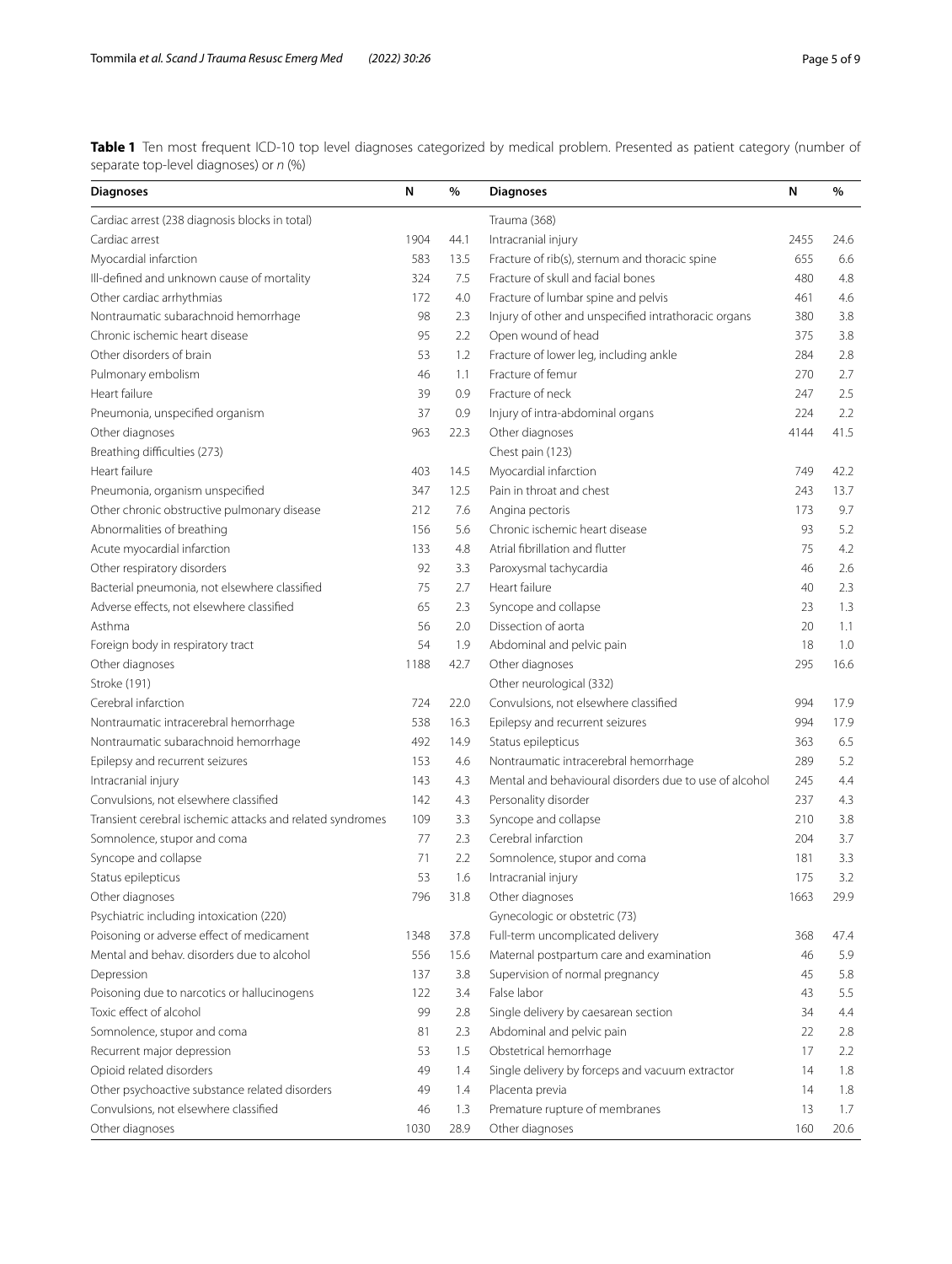### **Table 1** (continued)

| <b>Diagnoses</b>                                    | N   | $\%$ | <b>Diagnoses</b>                           | N    | $\%$ |
|-----------------------------------------------------|-----|------|--------------------------------------------|------|------|
| Infection (146)                                     |     |      | Oher (403)                                 |      |      |
| Other sepsis                                        | 84  | 14.6 | Syncope and collapse                       | 205  | 5.3  |
| Pneumonia, unspecified organism                     | 71  | 12.3 | Paroxysmal tachycardia                     | 162  | 4.2  |
| Convulsions, not elsewhere classified               | 50  | 8.7  | Dissection of aorta                        | 131  | 3.4  |
| Bacterial infection of unspecified site             | 35  | 6.1  | Hypothermia                                | 127  | 3.3  |
| Bacterial pneumonia, not elsewhere classified       | 15  | 2.6  | Other diseases of digestive system         | 124  | 3.2  |
| Infectious gastroenteritis and colitis, unspecified | 14  | 2.4  | Poisoning or adverse effect of medicament  | 122  | 3.2  |
| Erysipelas                                          | 11  | 1.9  | Mental and behav, disorders due to alcohol | 118  | 3.1  |
| Streptococcal sepsis                                | 10  | 1.7  | Adverse effects, not elsewhere classified  | 115  | 3.0  |
| Acute tubulo-interstitial nephritis                 | 9   | 1.6  | Atrial fibrillation and flutter            | 92   | 2.4  |
| Abdominal and pelvic pain                           | 9   | 1.6  | Abdominal and pelvic pain                  | 90   | 2.3  |
| Other diagnoses                                     | 268 | 46.5 | Other diagnoses                            | 2577 | 66.7 |

<span id="page-5-0"></span>

| Table 2 Patient characteristics categorized by medical problem. Presented as N, proportion (%) or median (25th-75th percentile) |
|---------------------------------------------------------------------------------------------------------------------------------|
|---------------------------------------------------------------------------------------------------------------------------------|

| <b>Medical problem</b>               | N    | Sex; male (%) |    | Age (years) | Oxygen<br>(%) | saturation | min)   | Heart rate (1/ | pressure<br>(mmHq) | Systolic blood | GCS |           |
|--------------------------------------|------|---------------|----|-------------|---------------|------------|--------|----------------|--------------------|----------------|-----|-----------|
| Cardiac arrest                       | 6900 | 71.8          | 68 | $58 - 78$   | $\ast$        |            | $\ast$ |                | $\divideontimes$   |                | 3   | $3 - 3$   |
| Trauma                               | 8897 | 71.8          | 40 | $23 - 59$   | 98            | $95 - 99$  | 90     | $80 - 105$     | 130                | $115 - 150$    | 15  | $12 - 15$ |
| Breathing difficulties               | 2077 | 53.9          | 69 | $52 - 80$   | 90            | $80 - 96$  | 108    | $90 - 126$     | 140                | 118-169        | 15  | $13 - 15$ |
| Chest pain                           | 1380 | 68.0          | 68 | $60 - 78$   | 97            | $95 - 98$  | 80     | $65 - 100$     | 140                | $112 - 162$    | 15  | $15 - 15$ |
| Stroke                               | 2295 | 50.5          | 72 | $61 - 80$   | 97            | $94 - 98$  | 83     | $70 - 100$     | 157                | $133 - 185$    | 8   | $4 - 13$  |
| Acute neurology (excluding stroke)   | 4366 | 57.3          | 58 | $32 - 72$   | 97            | $94 - 98$  | 98     | $80 - 119$     | 134                | $113 - 158$    | 9   | $5 - 14$  |
| Psychiatric (including intoxication) | 3318 | 55.1          | 37 | $25 - 50$   | 97            | 94-99      | 90     | $75 - 105$     | 120                | $105 - 137$    | 8   | $3 - 13$  |
| Gynecologic or obstetric             | 689  | 1.9           | 30 | $26 - 35$   | 98            | $97 - 99$  | 90     | $80 - 100$     | 125                | $115 - 139$    | 15  | $15 - 15$ |
| Infection                            | 422  | 56.6          | 60 | $19 - 75$   | 95            | $90 - 98$  | 110    | $90 - 130$     | 110                | $90 - 130$     | 14  | $9 - 15$  |
| Other                                | 3500 | 63.0          | 62 | $42 - 76$   | 97            | 94-99      | 90     | $70 - 112$     | 20                 | $96 - 143$     | 15  | $15 - 15$ |

All values are frst values recorded by HEMS

GCS: Glasgow coma score

HEMS: Helicopter emergency medical services

\* Initial values are not reported as marked proportion of the patients are encountered with cardiac arrest and unmeasurable vital signs

<span id="page-5-1"></span>**Table 3** Performed medical interventions, 30-day mortality and proportions of patients suffering from hypoxia or hypotension when encountered by HEMS. Reported as percentage (%)

| <b>Medical problem</b>               | Hypoxic (%) | <b>Advanced airway</b><br>$(\% )$ | Hypotensive (%) | Vasoactive<br>medication (%) | 30-day<br>mortality<br>(%) |
|--------------------------------------|-------------|-----------------------------------|-----------------|------------------------------|----------------------------|
| Cardiac arrest                       | $*$         | 49                                | $*$             | 59                           | 79                         |
| Trauma                               | 6           | 17                                | 6               | 11                           | 11                         |
| Breathing difficulties               | 47          |                                   |                 | 23                           | 18                         |
| Chest pain                           | 8           |                                   | 12              | 34                           | 8                          |
| Stroke                               | 9           | 38                                |                 | 24                           | 38                         |
| Acute neurology (excluding stroke)   | 11          | 25                                | 6               | 14                           | 13                         |
| Psychiatric (including intoxication) | 11          | 25                                | 11              | 12                           |                            |
| Gynecologic or obstetric             | 0.8         |                                   | 3               | 0.4                          | 0.2                        |
| Infection                            | 20          | 13                                | 24              | 26                           | 18                         |
| Other                                | 9           |                                   | 19              | 18                           | 14                         |

\* Initial values cannot be measured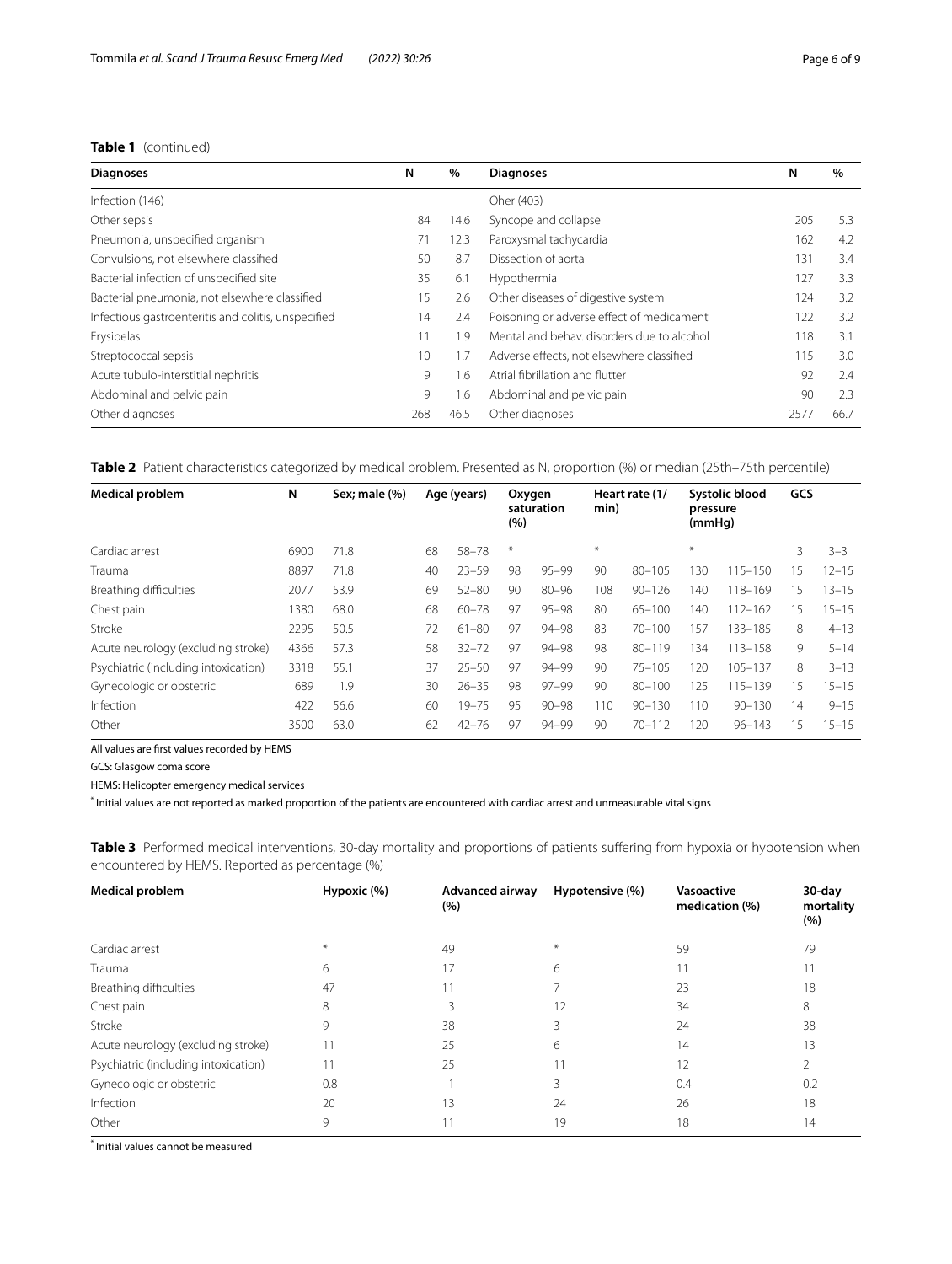patients treated by HEMS personnel sufered from a TBI. The high proportion can be explained by the fact that these patients are included in the dispatch criteria for HEMS and they have been shown to beneft from prehospital critical care [[20](#page-7-18)[–22](#page-7-19)].

As expected, there were no dramatic fndings related to typical patient characteristics in the diferent medical problem categories. Sudden illness or trauma can afect people of various ages, but patients sufering trauma or psychiatric or obstetric problems seem to be younger than patients with acute cardiovascular or cerebrovascular events. Disturbances in certain vital organ functions were associated with the adequate medical problem category; for example, hypoxia was most common during respiratory distress and infections, hypotension was most common during infections and in the miscellaneous category (containing for example severe arrhythmias) and declined consciousness was common during cardiac arrest, cerebrovascular events and intoxication. Evidently, advanced airway management was most frequently associated with medical problems causing declined consciousness, but vasoactive medication was used more often not only in categories linked to hypotension, but also in patients with chest pain, stroke and breathing diffculties. However, in this study only initial values of the vital parameters are investigated, so it seems likely that patients who got vasoactive medication also presented more or less unstable hemodynamics at some stage of prehospital treatment.

The highest 30-day mortality was seen most often among cardiac arrest patients, as expected. Patients categorised under stroke had the second highest fatality. This might be explained by the fact that HEMS mainly involves in the most demanding stroke cases. Indeed, increased mortality also among patients sufering respiratory distress or infections probably refects the severity of the typical diagnoses classifed under these categories, such as serious cardiovascular events, or critical infections like sepsis or pneumonia. Furthermore, fairly notable mortality, 14%, was found in category "other", and nearly one ffth of these patients needed also vasoactive medication. Based on these fndings, this quite large group of patients seems to be severly ill, and it would be important to be able to classify these patients more thoroughly.

In addition to that, the substantial number of diagnosis groups in each patient category raises the question as to the extent to which this crude classifcation is appropriate in the prehospital critical care research. Adjusting outcome analyses based on this classifcation may not be sufficient as the groups are highly heterogenous in terms of pathophysiology. An attempt to address the efectiveness of HEMS and the prehospital critical care provided by the physicians has been made by conventional clinical studies, including cohort and case–control designs [[23\]](#page-8-0). However, the intervention (prehospital critical care provided by the HEMS physician) includes many diferent procedures, logistic approaches, tactics, complicated clinical pathways and human factors; thus, the intervention is complex instead of simple (pharmaceutical). This complexity is increased by the signifcant heterogeneity of the patients being treated, as demonstrated by the current study. Thus, it is unlike to adequately summarise the evidence of the efectiveness, in general, of using conventional clinical study designs and review methods. Instead, the potential role of HEMS in treating diferent patient groups could be better understood using the application theories and frameworks of complex health care interventions [[24\]](#page-8-1).

Despite the lack of totally uniform reporting policies, our results are likely to be generalisable to other similar HEMS organisations, but for comparison to diferent services, for instances ambulances, more research is needed. In the future, a uniform, standardised reporting system would alleviate the comparison between diferent HEMS systems, both from a clinical/operational viewpoint and a scientifc viewpoint.

Based on our study, it is especially important to improve the accuracy in the medical problem category of stroke. In the recently updated documenting and reporting template, this area is now divided into smaller units: stroke, acute neurology excluding stroke, reduced level of consciousness and poisoning/intoxication. This division might improve the accuracy of the classifcation of unconscious patients, although prehospital diagnostics discerning between stroke and other neurological emergencies is still challenging. Finally, in addition to our fndings about the medical problems categories, the signifcant prevalence of subarachnoid haemorrhage among cardiac arrest patients must be kept in mind, and this diagnosis should be examined more closely.

#### **Conclusion**

The medical problems categorised by HEMS personnel can be seen as valid. The greatest challenges remain in the classifcation of stroke and other neurological emergencies. Patients treated by HEMS personnel are characterised by signifcant heterogeneity and the crude classifcation based on the reporting template should be used cautiously in scientifc research.

#### **Abbreviations**

ALS: Advanced life support; FHDB: FinnHEMS database; GCS: Glasgow Coma Scale; HEMS: Helicopter emergency medical services; HILMO: National hospital discharge register; ICD-10: International statistical classifcation of diseases; NCSP: Nordic classifcation of surgical procedures; OHCA: Out-of-hospital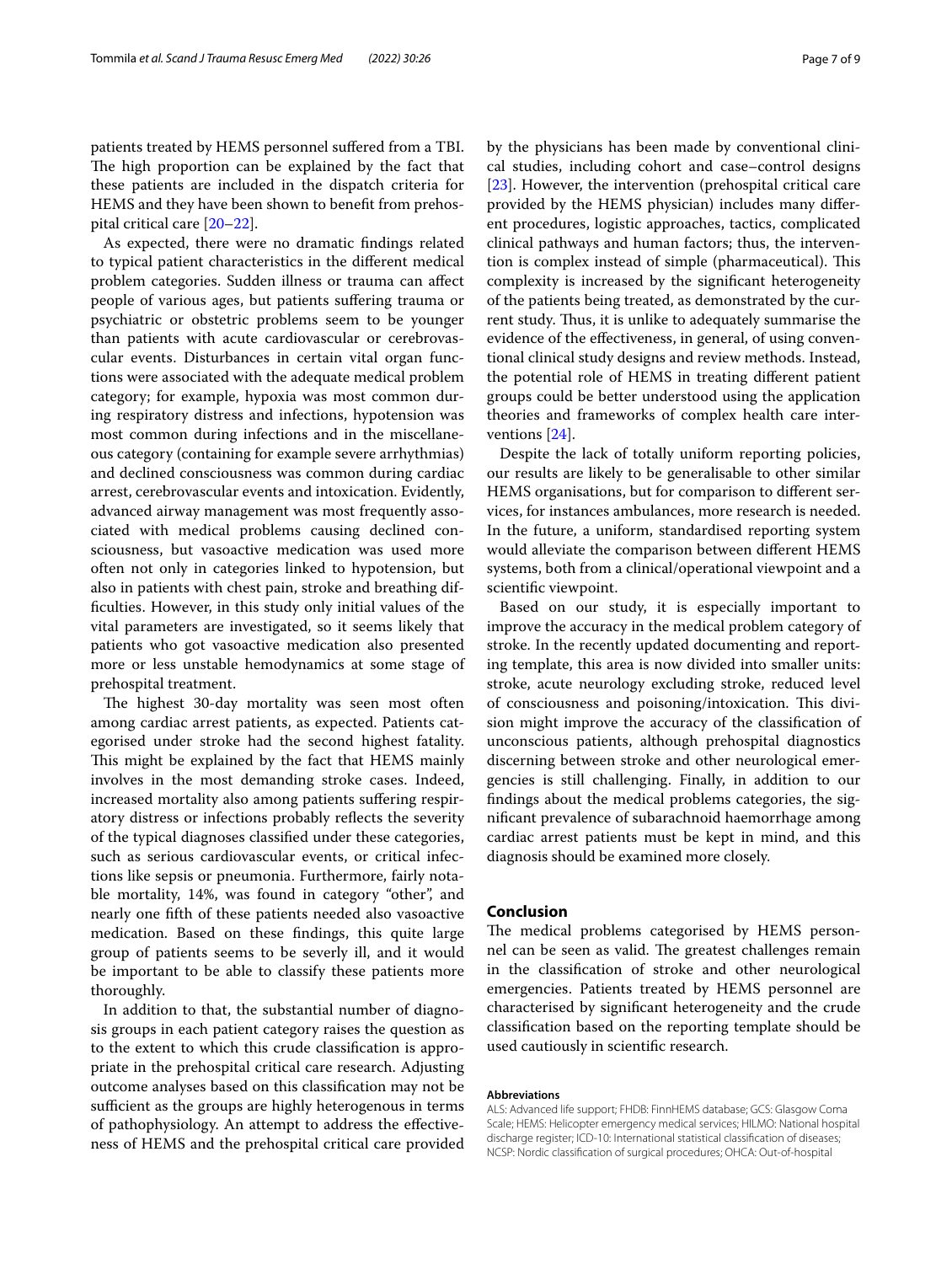cardiac arrest; SD: Standard deviation; STROBE: Strengthening the reporting of observational studies in epidemiology; TBI: Traumatic brain injury.

#### **Acknowledgements**

Not applicable.

#### **Author contributions**

All the authors contributed to the conception and design of the study. JP, AS and JN analysed the data. MT, TT and AS drafted the manuscript. All the authors contributed to the data interpretation and critical revision of the manuscript. All the authors have read and approved the fnal manuscript.

#### **Funding**

This work was supported by FinnHEMS Research and Development Unit and Helsinki University Hospital (state funding, VTR TYH2019243).

#### **Availability of data and materials**

The dataset used during the current study is available from the corresponding author upon reasonable request.

#### **Declarations**

#### **Ethics approval and consent to participate**

We requested and were granted permission to conduct this study from each participating hospital district (Oulu University Hospital 200/2019 2.7.2019, Helsinki University Hospital HUS/280/2019 9.7.2019, Turku University Hospital J30/19 4.8.2019, Hospital District of Lapland 32/2019 22.8.2019, Kuopio University Hospital RPL 102/2019 22.8.2019, Tampere University Hospital RTL-R19580 2.9.2019). Ethical permission, although not necessary for observational studies, was granted by the Ethical Board of the University of Helsinki (HUS/3115/2019 §194 27.11.2019). The Finnish Institute for Health and Welfare granted permission to the HILMO data (Dnro THL/2231/5.05.00/2019 21.2.2020) The study was purely observational and did not afect patient treatment in any way. Thus, patient consent was not required according to Finnish legislation, nor was it sought.

#### **Consent for publication**

Not applicable.

#### **Competing interests**

The authors declare that they have no competing interests.

#### **Author details**

<sup>1</sup> Department of Perioperative Services, Intensive Care Medicine and Pain Management, Turku University Hospital and University of Turku, Turku, Finland. 2 FinnHEMS Ltd, HEMS Operations, Vantaa, Finland. <sup>3</sup> Centre for Prehospital Emergency Care, Oulu, Finland. <sup>4</sup> Research Group of Surgery, Anaesthesiology and Intensive Care, Division of Anesthesiology Oulu University Hospital, Medical Research Centre, University of Oulu, Oulu, Finland. <sup>5</sup> University of Eastern Finland, Kuopio, Finland. <sup>6</sup> Emergency Medicine and Services, Helsinki University Hospital and University of Helsinki, FinnHEMS 10, Vesikuja 9, 01530 Vantaa, Finland.

# Received: 13 December 2021 Accepted: 31 March 2022

#### **References**

- <span id="page-7-0"></span>1. Krüger AJ, Lockey D, Kurola J, Bartolomeo SD, Castrén M, Mikkelsen S, et al. A consensus-based template for documenting and reporting in physician-stafed pre-hospital services. Scand J Trauma Resusc Emerg Med. 2011;19:71–71.
- <span id="page-7-1"></span>2. Tønsager K, Krüger AJ, Ringdal KG, Rehn M, Hossfeld B, Breitenmoser I, et al. Template for documenting and reporting data in physician-stafed pre-hospital services: a consensus-based update. Scand J Trauma Resusc Emerg Med. 2020;28:25.
- <span id="page-7-2"></span>3. Lossius HM, Krüger AJ, Ringdal KG, Sollid SJ, Lockey DJ. Developing templates for uniform data documentation and reporting in critical

care using a modifed nominal group technique. Scand J Trauma Resusc Emerg Med. 2013;21:80–80.

- <span id="page-7-3"></span>4. Kornhall D, Näslund R, Klingberg C, Schiborr R, Gellerfors M. The mission characteristics of a newly implemented rural helicopter emergency medical service. BMC Emerg Med. 2018;18:28.
- 5. Alstrup K, Petersen JAK, Barfod C, Knudsen L, Rognås L, Møller TP. The Danish helicopter emergency medical service database: high quality data with great potential. Scand J Trauma Resusc Emerg Med. 2019;27:38.
- <span id="page-7-4"></span>6. Saviluoto A, Björkman J, Olkinuora A, Virkkunen I, Kirves H, Setälä P, et al. The frst seven years of nationally organized helicopter emergency medical services in Finland—the data from quality registry. Scand J Trauma Resusc Emerg Med. 2020;28:46.
- <span id="page-7-5"></span>Koivulahti O, Tommila M, Haavisto E. The accuracy of preliminary diagnoses made by paramedics—a cross-sectional comparative study. Scand J Trauma Resusc Emerg Med. 2020;28:70.
- <span id="page-7-6"></span>8. Rzońca P, Gałązkowski R, Wójcik-Fatla A, Panasiuk L, Gotlib J. Missions of the helicopter emergency medical service in rural and urban areas in Poland—a comparative retrospective analysis. Ann Agric Environ Med. 2019;26:355–60.
- <span id="page-7-7"></span>9. Gellerfors M, Fevang E, Bäckman A, Krüger A, Mikkelsen S, Nurmi J, et al. Pre-hospital advanced airway management by anaesthetist and nurse anaesthetist critical care teams: a prospective observational study of 2028 pre-hospital tracheal intubations. Brit J Anaesth. 2018;120:1103–9.
- <span id="page-7-8"></span>10. Björkman J, Raatiniemi L, Setälä P, Nurmi J. Shock index as a predictor for short term mortality in helicopter emergency medical services: a registry study. Acta Anaesth Scand. 2020;65:816–23.
- <span id="page-7-9"></span>11. von Elm E, Altman DG, Egger M, Pocock SJ, Gøtzsche PC, Vandenbroucke JP, et al. The strengthening the reporting of observational studies in epidemiology (STROBE) statement: guidelines for reporting observational studies. Int J Surg. 2014;12:1495–9.
- <span id="page-7-10"></span>12. Heino A, Iirola T, Raatiniemi L, Nurmi J, Olkinuora A, Laukkanen-Nevala P, et al. The reliability and accuracy of operational system data in a nationwide helicopter emergency medical services mission database. BMC Emerg Med. 2019;19:53.
- <span id="page-7-11"></span>13. Sund R. Quality of the fnnish hospital discharge register: a systematic review. Scand J Public Health. 2012;40:505–15.
- <span id="page-7-12"></span>14. Badjatia N, Carney N, Crocco TJ, Fallat ME, Hennes HMA, Jagoda AS, et al. Guidelines for prehospital management of traumatic brain injury 2nd edition. Prehosp Emerg Care. 2009;12:1–52.
- <span id="page-7-13"></span>15. Heinänen M, Brinck T, Handolin L, Mattila VM, Söderlund T. Accuracy and coverage of diagnosis and procedural coding of severely injured patients in the fnnish hospital discharge register: comparison to patient fles and the helsinki trauma registry. Scand J Surg. 2016;106:269–77.
- <span id="page-7-14"></span>16. Sacco RL, Kasner SE, Broderick JP, Caplan LR, Connors JJB, Culebras A, et al. An updated defnition of stroke for the 21st century: a statement for healthcare professionals from the American Heart Association/American Stroke Association. Stroke J Cereb Circ. 2013;44:2064–89.
- <span id="page-7-15"></span>17. ter Avest E, Taylor S, Wilson M, Lyon RL. Prehospital clinical signs are a poor predictor of raised intracranial pressure following traumatic brain injury. Emerg Med J. 2021;38:21–6.
- <span id="page-7-16"></span>18. Lutz M, Möckel M, Lindner T, Ploner CJ, Braun M, Schmidt WU. The accuracy of initial diagnoses in coma: an observational study in 835 patients with non-traumatic disorder of consciousness. Scand J Trauma Resusc Emerg Med. 2021;29:15.
- <span id="page-7-17"></span>19. Saviluoto A, Harve-Rytsälä H, Lääperi M, Kirves H, Jäntti H, Nurmi J. A potential method of identifying stroke and other intracranial lesions in a prehospital setting. Scand J Trauma Resusc Emerg Med. 2020;28:39.
- <span id="page-7-18"></span>20. Pakkanen T, Nurmi J, Huhtala H, Silfvast T. Prehospital on-scene anaesthetist treating severe traumatic brain injury patients is associated with lower mortality and better neurological outcome. Scand J Trauma Resusc Emerg Med. 2019;27:9.
- 21. Andruszkow H, Schweigkofler U, Lefering R, Frey M, Horst K, Pfeifer R, et al. Impact of helicopter emergency medical service in traumatized patients: Which patient benefts most? PLOS ONE. 2016;11:e0146897.
- <span id="page-7-19"></span>22. Taylor C, Jan S, Curtis K, Tzannes A, Li Q, Palmer C, et al. The cost-effectiveness of physician stafed Helicopter Emergency Medical Service (HEMS) transport to a major trauma centre in NSW, Australia. Inj. 2012;43:1843–9.